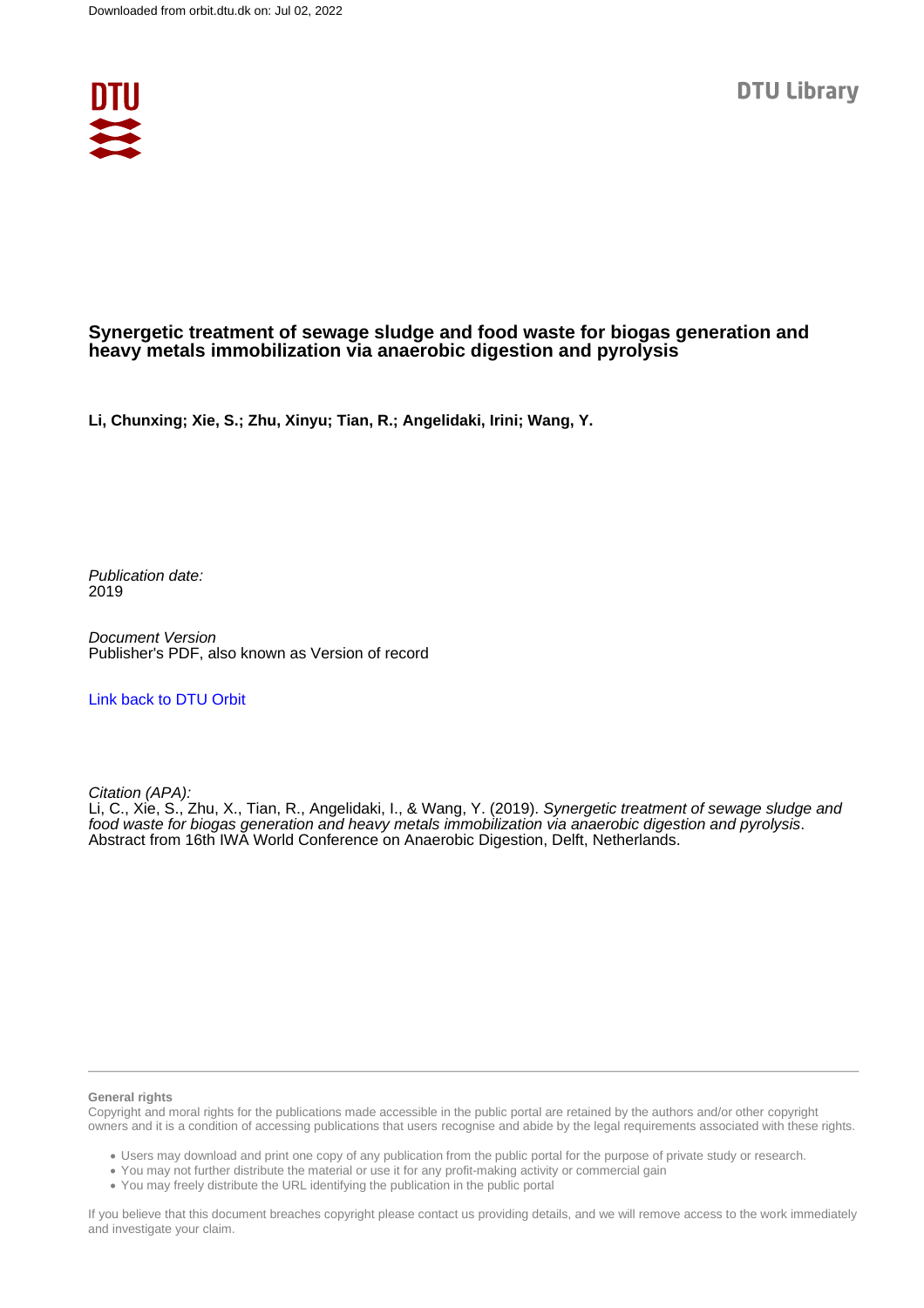

# **Synergetic treatment of sewage sludge and food waste for biogas generation and heavy metals immobilization via anaerobic digestion and pyrolysis**

**C. Lia,b , S. Xie<sup>a</sup> , X. Zhu<sup>b</sup> , R. Tian<sup>a</sup> , I. Angelidaki<sup>b</sup> and Y. Wang<sup>a</sup>**

<sup>a</sup>Key Laboratory of Urban Pollutant Conversion, Institute of Urban Environment, Chinese Academy of Science, Xiamen 36102, China

<sup>b</sup>Department of Environmental Engineering, Technical University of Denmark, Kgs. Lyngby, DK-2800, Denmark (E-mails: chuli@env.dtu.dk, syxie@iue.ac.cn, xinzh@env.dtu.dk, [rqtian@iue.ac.cn,](mailto:rqtian@iue.ac.cn) iria@env.dtu.dk, yinwang@iue.ac.cn)

**Abstract:** In this study, a novel method was proposed for synergetic treatment of sewage sludge and food waste. First, the sewage sludge was hydrothermally treated to improve its dewaterability. The separated filtrate from hydrothermally treated sewage sludge (HS) and food waste co-digested for biogas generation. The obtained digestate residue (DR) was used for co-pyrolysis with sludge filter cake from HS for heavy metals immobilization. The obtained results showed that the methane yield of filtrate was significantly increased with addition of food waste and the lag phase during the digestion of food waste was shortened during co-digestion. In terms of heavy metals immobilization, the heavy metals in sewage sludge were immobilized during co-pyrolysis process. Moreover, the higher DR content led to better immobilization effect. These above results provided the feasibility for more efficient and safer synergetic treatment of sewage sludge and food waste.

**Keywords:** sewage sludge; food waste; anaerobic digestion; pyrolysis; biogas; heavy metal immobilization

*Session .. – Sludge and slurry digestion (waste activated sludges, energy crops, co-digestion, sludge dewaterability, etc.)*

# **Introduction**

With the rapid urbanization and the improvement of living standard in China, large amount of sewage sludge and food waste are produced, and their disposal and energy recovery are becoming an urgent problem (Li et al. 2017). In fact, the poor sewage sludge dewaterability is the limit step for its subsequent treatment and utilization. Among different treatment methods to improve sewage sludge dewaterability, hydrothermal pretreatment was extensively used for its relatively high efficiency and good performance (Neyens et al. 2003). Another problem restricting the use of sewage sludge is that it contains high concentration of heavy metals (Shi et al. 2013). On the other hand, the food waste is often treated with anaerobic digestion to produce biogas. However, the acidification occurred during anaerobic process and the final valorisation of digestate are the main challenges. So, synergetic treatment of sewage sludge and food waste to accomplish higher energy recovery and safer treatment attracts much interest and attention. In the present study, the filtrate from HS was used for co-digestion with food waste for higher biogas production, and then the DR was added during pyrolysis of sewage sludge filter cake for better heavy metals immobilization.

## **Material and Methods**

The HS was obtained from a pilot-scale plant for sewage sludge dewatering and pyrolysis. The food waste was acquired from a local restaurant. The anaerobic digestion and pyrolysis experiments were conducted according to our previous study (Li et al. 2018). The methane content and heavy metals analysis were measured using the Agilent Micro 3000-GC and a three-step BCR extraction procedure, respectively, and detailed information could be found in our previous research (Wang et al. 2016).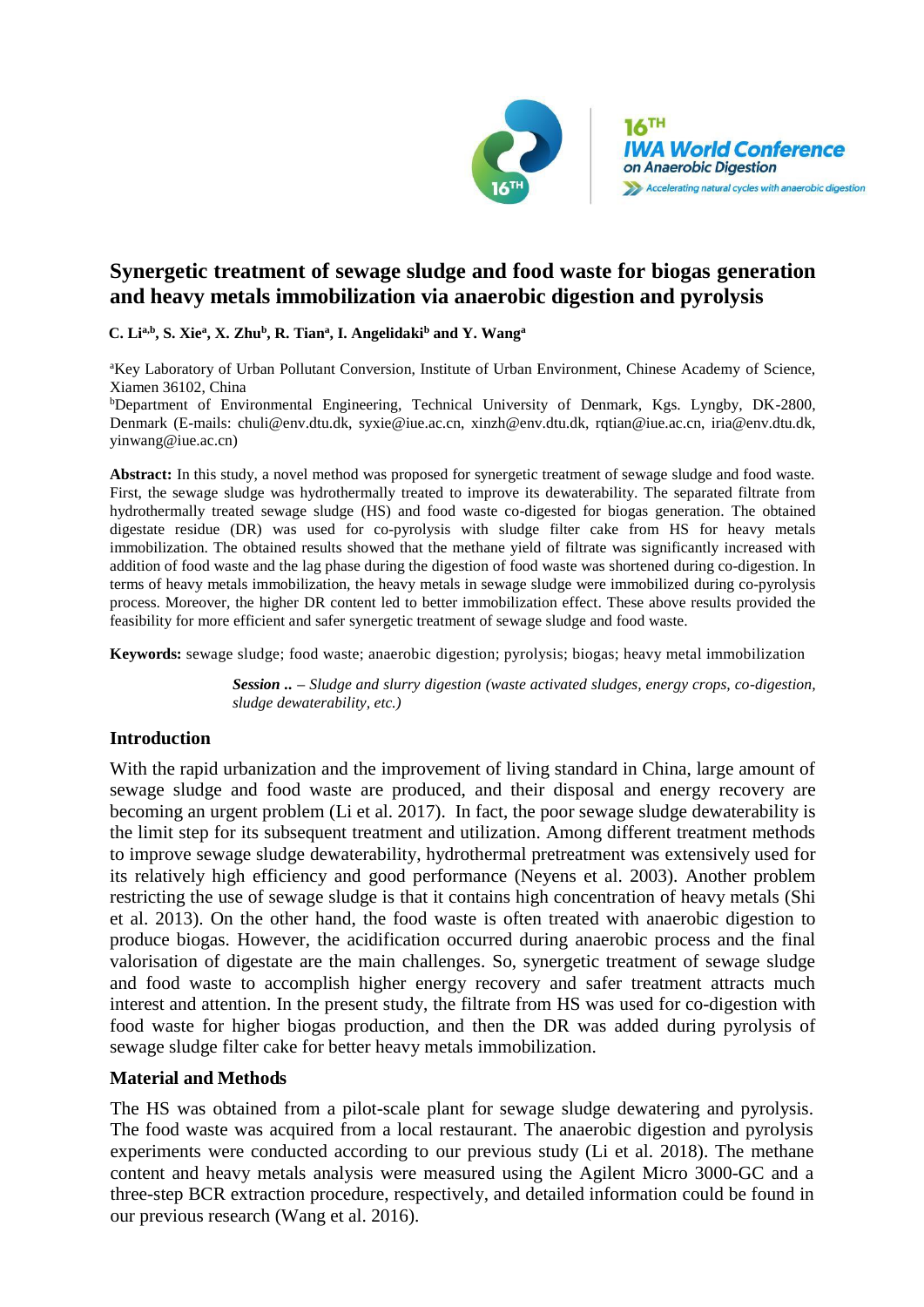#### **Results and Conclusions**

#### **Co-digestion of filtrate and food waste for methane enhancement**

The cumulative methane yields from co-digestion of filtrate and food waste under different ratio are presented in Figure 1. The results showed that methane production of the filtrate was significantly enhanced with adding food waste, and more food waste added lead to higher methane yield. This observation is attributed to the high methane generation potential of food waste. And also, the lag phase during the digestion of food waste was significantly shortened with addition of filtrate. It is known that food waste anaerobic digestion could easily suffer from VFAs accumulation, because it has a high acidogenesis rate. The results showed that the inhibition from VFAs during food waste fermentation was well eased during co-digestion. These results indicated that the co-digestion can clearly improve the methane yield of filtrate and shorten t lag phase during the digestion of food waste.



**Figure 1** Cumulative methane yields from co-digestion of filtrate and food waste under different mixing ratio (Filtrate : Food waste).

## **Co-pyrolysis of HD and DR for heavy metals immobilization**

The bioavailability and toxicity of heavy metals on the environment are mainly related to their chemical speciations. The chemical speciations assessed by BCR sequential extraction scheme can be divided into four fractions: F1, acid soluble and exchangeable fractions; F2, reducible fraction; F3, oxidizable fraction and F4, residual fraction. The bioavailability and mobilization of each fraction were lowered sequentially  $(F1 > F2 > F3 > F4)$ . The fractions distribution of different heavy metals (Zn, Cu, Cd and Pb) in all samples are presented in Figure 2. The results showed that the stable fractions of  $F3 + F4$  in HS increased in its biochar sample (HSC) after pyrolysis. The proportion of the stable fraction further increased with copyrolysis with DR and more DR ration resulted in higher F3+F4 proportion. And also, the copyrolysis with DR could also reduce the concentrations of different kinds of heavy metals in HSC resulting from the low heavy metals concentration in DR. The increase in  $F3 + F4$ fractions indicated the reduce in environmental risk of the biochar samples.